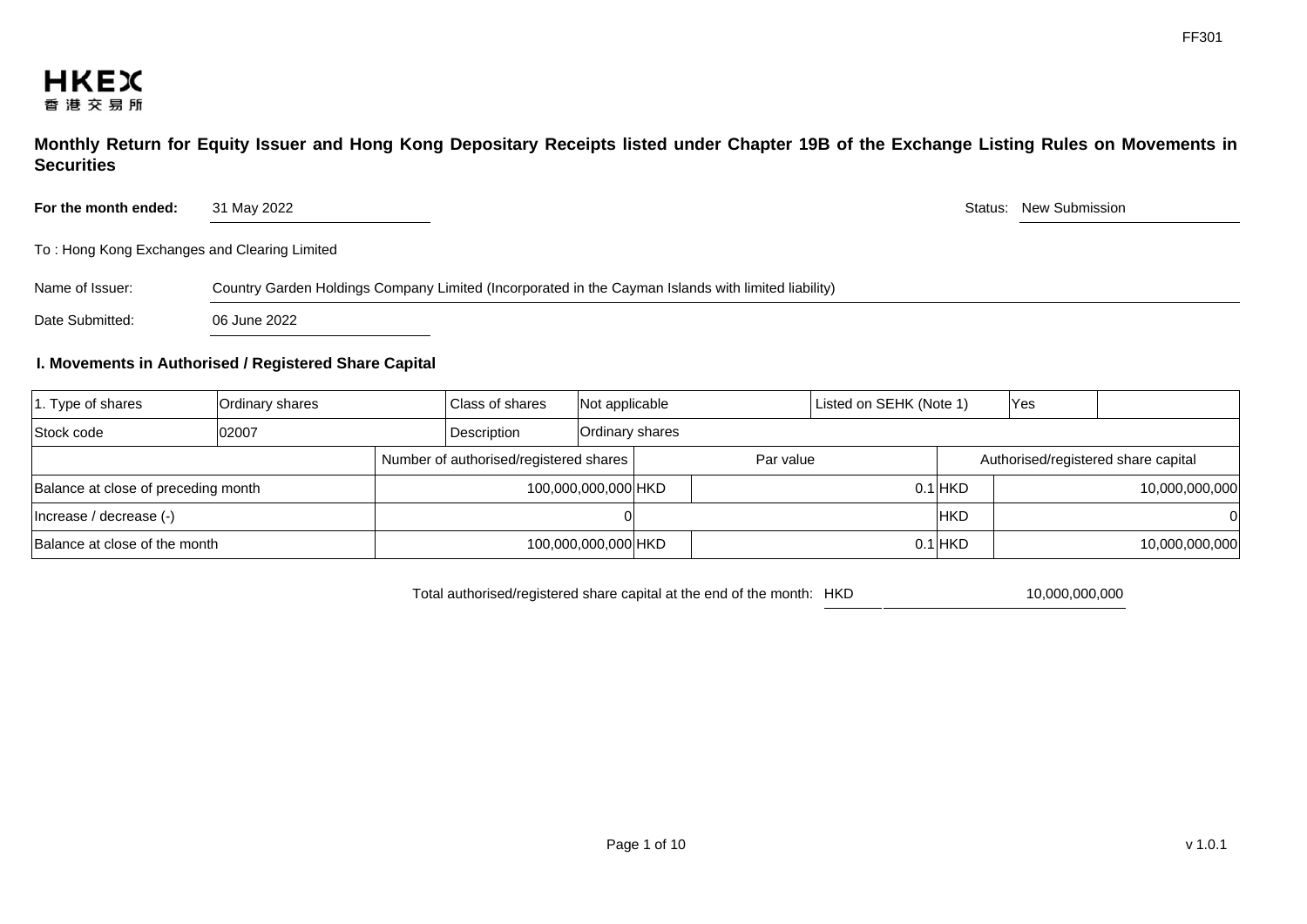## **II. Movements in Issued Shares**

| $ 1.$ Type of shares                | Ordinary shares |                | Class of shares | Not applicable  | Listed on SEHK (Note 1) | Yes |  |
|-------------------------------------|-----------------|----------------|-----------------|-----------------|-------------------------|-----|--|
| 02007<br>Stock code                 |                 |                | Description     | Ordinary shares |                         |     |  |
| Balance at close of preceding month |                 |                | 23,148,390,946  |                 |                         |     |  |
| Increase / decrease (-)             |                 |                |                 |                 |                         |     |  |
| Balance at close of the month       |                 | 23,148,390,946 |                 |                 |                         |     |  |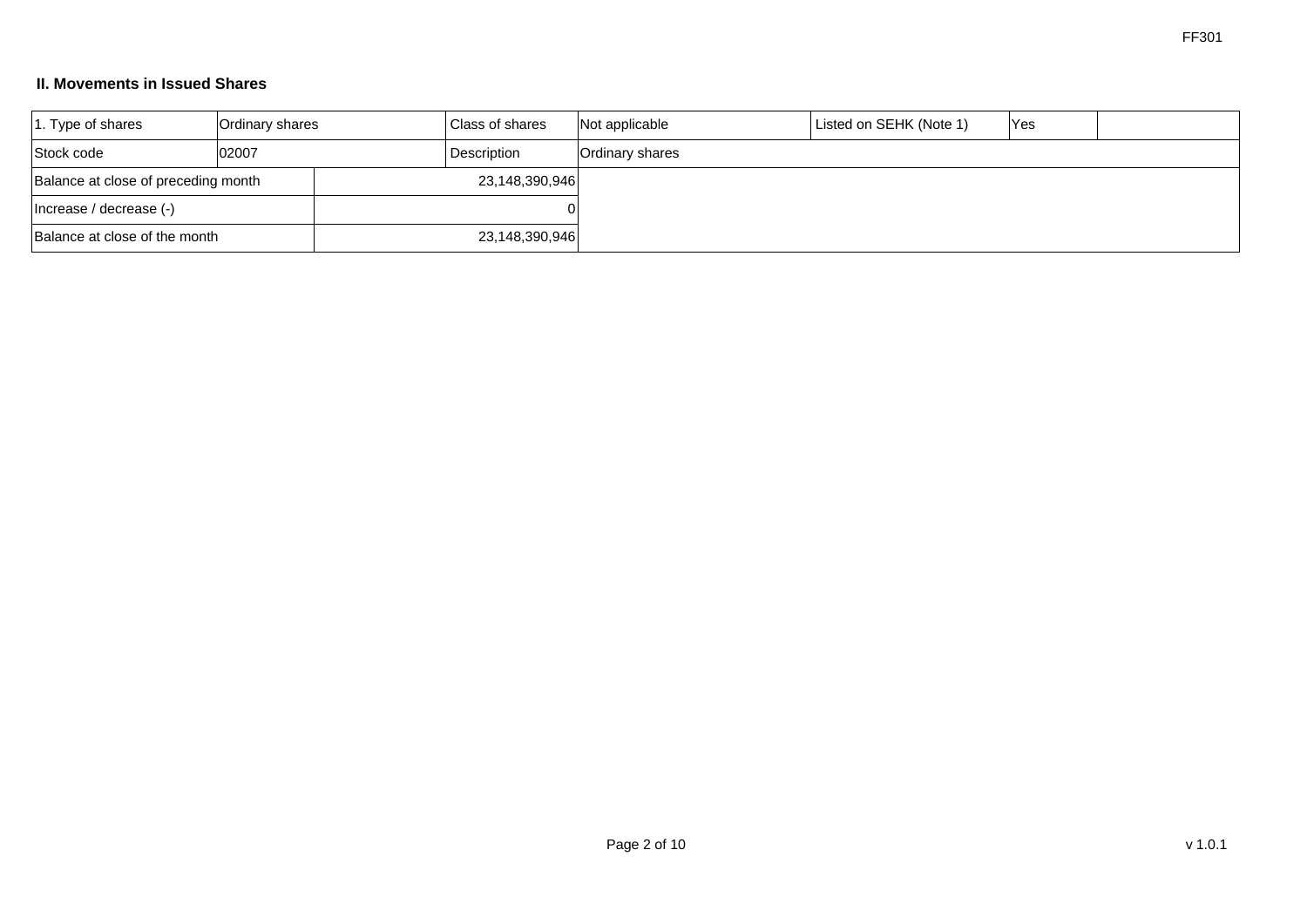## **III. Details of Movements in Issued Shares**

**(A). Share Options (under Share Option Schemes of the Issuer)**

|                                                  | 1. Type of shares issuable                                 | Ordinary shares                                                          |       | Class of shares |  | Not applicable            |           | Shares issuable to be listed on SEHK (Note 1)                   |           | Yes                                                                               |                                                                                                    |  |                                                                                                                                                              |  |
|--------------------------------------------------|------------------------------------------------------------|--------------------------------------------------------------------------|-------|-----------------|--|---------------------------|-----------|-----------------------------------------------------------------|-----------|-----------------------------------------------------------------------------------|----------------------------------------------------------------------------------------------------|--|--------------------------------------------------------------------------------------------------------------------------------------------------------------|--|
|                                                  | Stock code of shares issuable (if listed on SEHK) (Note 1) |                                                                          | 02007 |                 |  |                           |           |                                                                 |           |                                                                                   |                                                                                                    |  |                                                                                                                                                              |  |
| Particulars of share option<br>scheme            |                                                            | Number of share<br>options outstanding at<br>close of preceding<br>month |       |                 |  | Movement during the month |           | Number of share options<br>outstanding at close of<br>the month |           | No. of new shares of<br>issuer issued during the<br>month pursuant thereto<br>(A) | No. of new shares of<br>issuer which may be<br>issued pursuant thereto<br>as at close of the month |  | The total number of<br>securities which may be<br>issued upon exercise of<br>all share options to be<br>granted under the<br>scheme at close of the<br>month |  |
| $ 1$ ).                                          | Share Option Scheme<br>(exercise price:<br>HKD4.773)       | 1,777,181                                                                |       |                 |  |                           | 1,777,181 |                                                                 | 1,777,181 |                                                                                   |                                                                                                    |  |                                                                                                                                                              |  |
|                                                  | General Meeting approval<br>date (if applicable)           | 20 March 2007                                                            |       |                 |  |                           |           |                                                                 |           |                                                                                   |                                                                                                    |  |                                                                                                                                                              |  |
| $ 2$ ).                                          | Share Option Scheme<br>(exercise price:<br>HKD3.332)       | 1,506,227                                                                |       |                 |  |                           | 1,506,227 |                                                                 |           | 1,506,227                                                                         |                                                                                                    |  |                                                                                                                                                              |  |
| General Meeting approval<br>date (if applicable) |                                                            | 20 March 2007                                                            |       |                 |  |                           |           |                                                                 |           |                                                                                   |                                                                                                    |  |                                                                                                                                                              |  |
| $ 3$ ).                                          | Share Option Scheme<br>(exercise price:<br>HKD3.106)       | 1,599,861                                                                |       |                 |  |                           | 1,599,861 |                                                                 |           | 1,599,861                                                                         |                                                                                                    |  |                                                                                                                                                              |  |
|                                                  | General Meeting approval<br>date (if applicable)           | 20 March 2007                                                            |       |                 |  |                           |           |                                                                 |           |                                                                                   |                                                                                                    |  |                                                                                                                                                              |  |
| 4).                                              | Share Option Scheme<br>(exercise price:<br>HKD3.740)       | 816,050                                                                  |       |                 |  |                           | 816,050   |                                                                 |           | 816,050                                                                           |                                                                                                    |  |                                                                                                                                                              |  |
| General Meeting approval<br>date (if applicable) |                                                            | 20 March 2007                                                            |       |                 |  |                           |           |                                                                 |           |                                                                                   |                                                                                                    |  |                                                                                                                                                              |  |
| 5).                                              | Share Option Scheme*<br>(exercise price:<br>HKD8.250)      | 2,895,406                                                                |       |                 |  |                           | 2,895,406 | n                                                               |           | 2,895,406                                                                         |                                                                                                    |  |                                                                                                                                                              |  |
|                                                  | General Meeting approval<br>date (if applicable)           | 18 May 2017                                                              |       |                 |  |                           |           |                                                                 |           |                                                                                   |                                                                                                    |  |                                                                                                                                                              |  |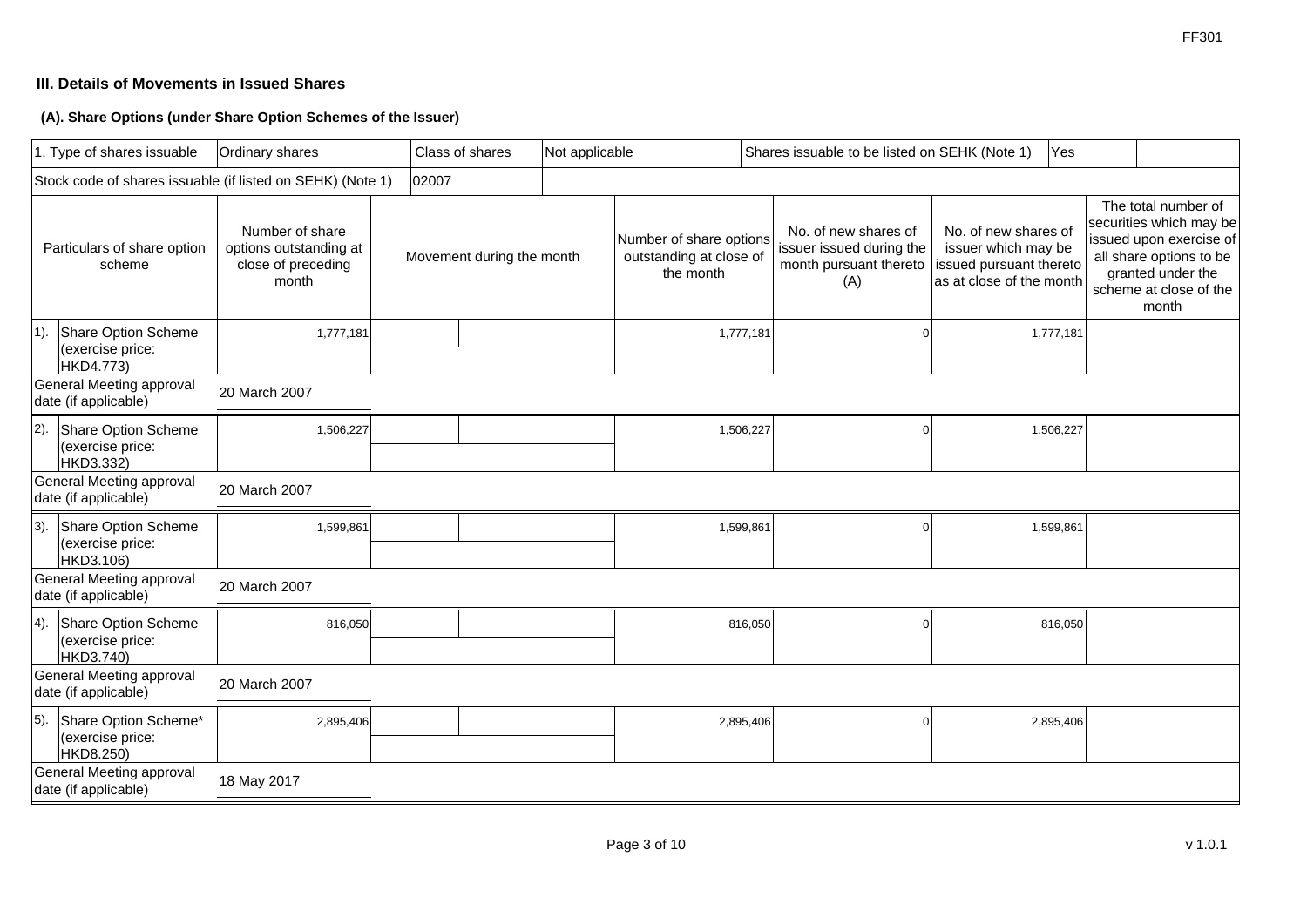| $6$ ).                                           | Share Option Scheme*<br>(exercise price:<br>HKD10.100)       | 978,409     |  |  | 978,409 | $\Omega$       | $\mathbf 0$ |  |  |  |  |  |
|--------------------------------------------------|--------------------------------------------------------------|-------------|--|--|---------|----------------|-------------|--|--|--|--|--|
|                                                  | General Meeting approval<br>date (if applicable)             | 18 May 2017 |  |  |         |                |             |  |  |  |  |  |
| (7).                                             | Share Option Scheme*<br>(exercise price:<br>HKD12.980)       | 659,817     |  |  | 659,817 | $\mathbf 0$    | $\mathsf 0$ |  |  |  |  |  |
|                                                  | General Meeting approval<br>date (if applicable)             | 18 May 2017 |  |  |         |                |             |  |  |  |  |  |
| 8).                                              | Share Option Scheme*<br>(exercise price:<br>HKD16.460)       | 948,535     |  |  | 948,535 | $\mathbf 0$    | $\mathbf 0$ |  |  |  |  |  |
|                                                  | General Meeting approval<br>date (if applicable)             | 18 May 2017 |  |  |         |                |             |  |  |  |  |  |
| 9).                                              | Share Option Scheme*<br>(exercise price:<br>HKD16.280)       | 258,092     |  |  | 258,092 | $\overline{0}$ | $\Omega$    |  |  |  |  |  |
| General Meeting approval<br>date (if applicable) |                                                              | 18 May 2017 |  |  |         |                |             |  |  |  |  |  |
|                                                  | 10). Share Option Scheme*<br>(exercise price:<br>HKD12.240)  | 202,300     |  |  | 202,300 | $\overline{0}$ | $\mathbf 0$ |  |  |  |  |  |
|                                                  | General Meeting approval<br>date (if applicable)             | 18 May 2017 |  |  |         |                |             |  |  |  |  |  |
|                                                  | 11). Share Option Scheme*<br>(exercise price:<br>HKD9.654)   | 619,907     |  |  | 619,907 | $\overline{0}$ | $\Omega$    |  |  |  |  |  |
|                                                  | General Meeting approval<br>date (if applicable)             | 18 May 2017 |  |  |         |                |             |  |  |  |  |  |
|                                                  | 12). Share Option Scheme*<br>(exercise price:<br>HKD12.0440) | 414,881     |  |  | 414,881 | $\mathbf 0$    | $\mathbf 0$ |  |  |  |  |  |
|                                                  | General Meeting approval<br>date (if applicable)             | 18 May 2017 |  |  |         |                |             |  |  |  |  |  |
|                                                  | 13). Share Option Scheme*<br>(exercise price:<br>HKD12.4080) | 750,160     |  |  | 750,160 | $\Omega$       | 0           |  |  |  |  |  |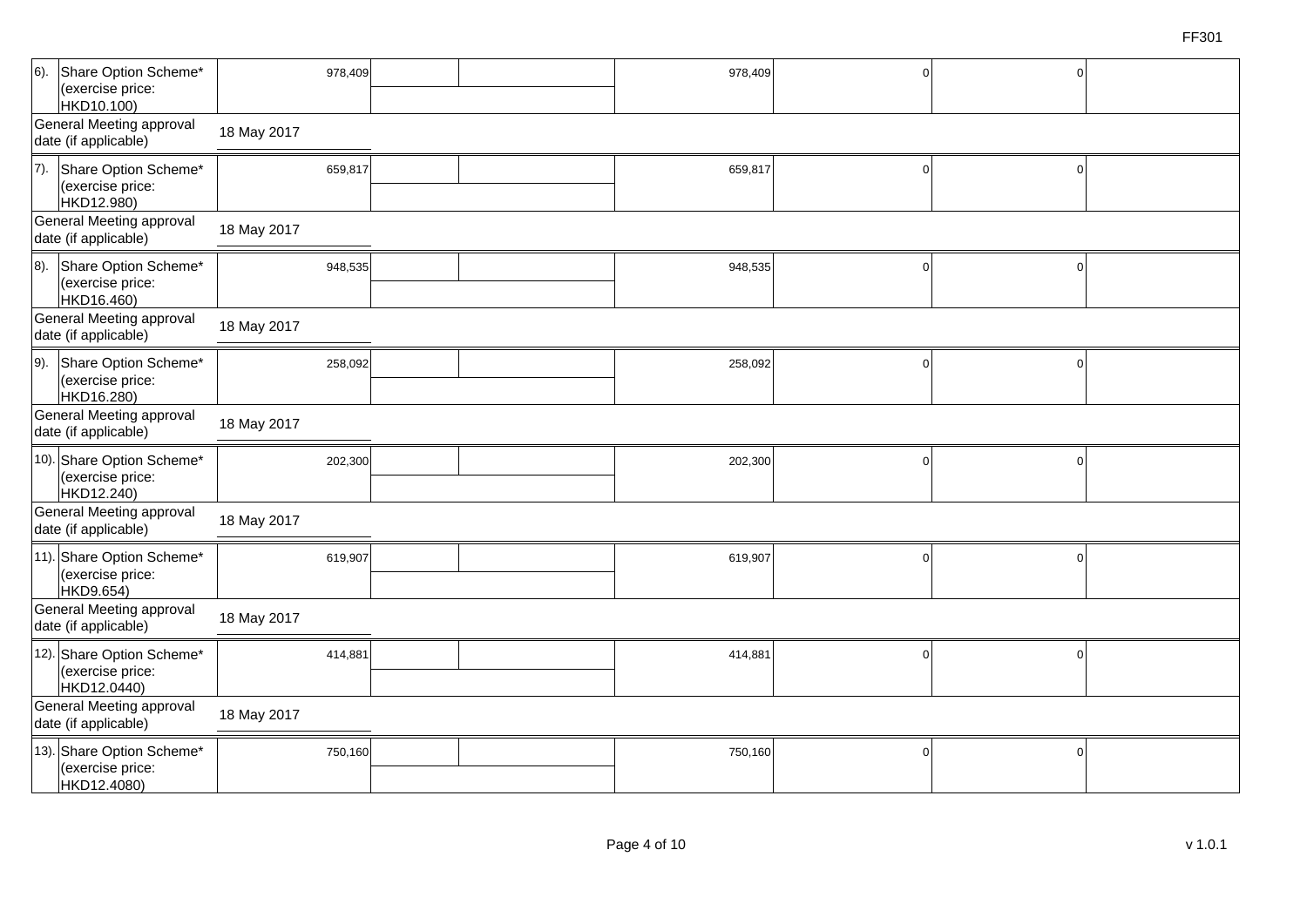| General Meeting approval<br>date (if applicable)             | 18 May 2017 |           |              |           |  |
|--------------------------------------------------------------|-------------|-----------|--------------|-----------|--|
| 14). Share Option Scheme*<br>(exercise price:<br>HKD9.834)   | 1,039,436   | 1,039,436 | $\Omega$     |           |  |
| General Meeting approval<br>date (if applicable)             | 18 May 2017 |           |              |           |  |
| 15). Share Option Scheme*<br>(exercise price:<br>HKD11.0920) | 639,140     | 639,140   |              |           |  |
| General Meeting approval<br>date (if applicable)             | 18 May 2017 |           |              |           |  |
| 16). Share Option Scheme*<br>(exercise price:<br>HKD10.0400) | 523,467     | 523,467   |              |           |  |
| General Meeting approval<br>date (if applicable)             | 18 May 2017 |           |              |           |  |
| 17). Share Option Scheme*<br>(exercise price:<br>HKD10.1600) | 480,615     | 480,615   | $\Omega$     |           |  |
| General Meeting approval<br>date (if applicable)             | 18 May 2017 |           |              |           |  |
| 18). Share Option Scheme*<br>(exercise price:<br>HKD10.3320) | 379,388     | 379,388   | n            |           |  |
| General Meeting approval<br>date (if applicable)             | 18 May 2017 |           |              |           |  |
| 19). Share Option Scheme*<br>(exercise price:<br>HKD9.7300)  | 1,545,510   | 1,545,510 | <sup>0</sup> |           |  |
| General Meeting approval<br>date (if applicable)             | 18 May 2017 |           |              |           |  |
| 20). Share Option Scheme<br>(exercise price:<br>HKD9.6000)   | 6,955,657   | 6,955,657 |              | 6,955,657 |  |
| General Meeting approval<br>date (if applicable)             | 18 May 2017 |           |              |           |  |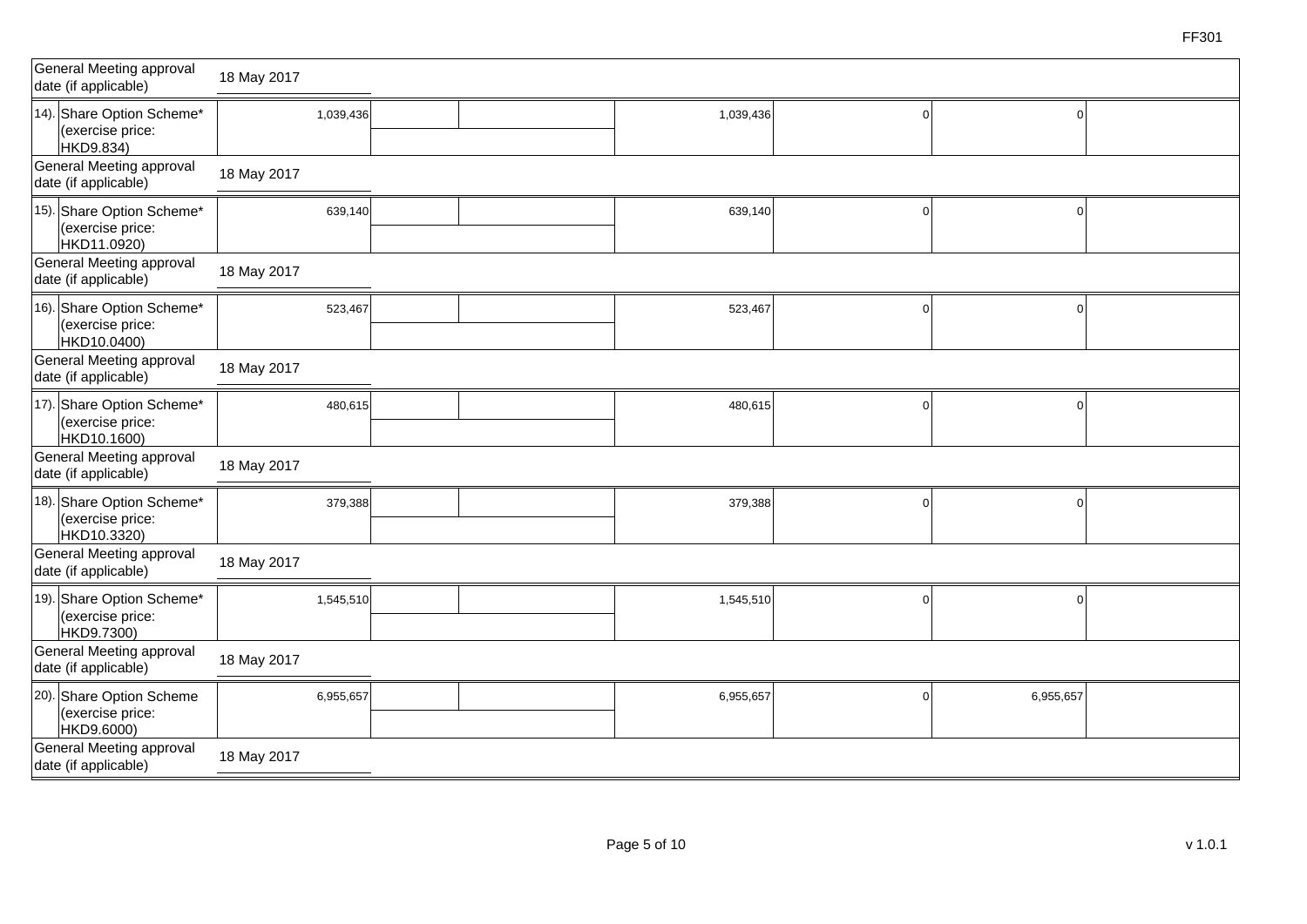| [21). Share Option Scheme<br>$ $ (exercise price:<br>HKD4.8300)                |             | olGranted | 6,955,657                                                         | 6,955,657                  |  | 6,955,657 | 2,048,830,798 |  |
|--------------------------------------------------------------------------------|-------------|-----------|-------------------------------------------------------------------|----------------------------|--|-----------|---------------|--|
| General Meeting approval<br>date (if applicable)                               | 18 May 2017 |           |                                                                   |                            |  |           |               |  |
|                                                                                |             |           |                                                                   | Total A (Ordinary shares): |  |           |               |  |
|                                                                                |             |           | Total funds raised during the month from exercise of options: HKD |                            |  |           |               |  |
| Remarks:                                                                       |             |           |                                                                   |                            |  |           |               |  |
| $*$ No. of share options as at 31 May 2022: 9,439,657 share options (unvested) |             |           |                                                                   |                            |  |           |               |  |

## **(B). Warrants to Issue Shares of the Issuer which are to be Listed** Not applicable

#### **(C). Convertibles (i.e. Convertible into Issue Shares of the Issuer which are to be Listed)**

|                                            | 1. Type of shares issuable<br>Ordinary shares                  |            |                                       | Class of shares |  | Not applicable            | Shares issuable to be listed on SEHK (Note 1) |                                                                                   | <b>Yes</b> |                                                                                                    |
|--------------------------------------------|----------------------------------------------------------------|------------|---------------------------------------|-----------------|--|---------------------------|-----------------------------------------------|-----------------------------------------------------------------------------------|------------|----------------------------------------------------------------------------------------------------|
|                                            | Stock code of shares issuable (if listed on SEHK) (Note 1)     |            |                                       | 02007           |  |                           |                                               |                                                                                   |            |                                                                                                    |
| Description of the Convertibles   Currency |                                                                |            | Amount at close of<br>preceding month |                 |  | Movement during the month | Amount at close of the<br>month               | No. of new shares of<br>issuer issued during the<br>month pursuant thereto<br>(C) |            | No. of new shares of<br>issuer which may be<br>issued pursuant thereto<br>as at close of the month |
| $ 1\rangle$ .                              | 4.50% Secured Guaranteed HKD<br>Convertible Bonds due<br>2023  |            |                                       | 3,000,000,000   |  |                           | 3,000,000,000                                 |                                                                                   |            | 286,532,951                                                                                        |
|                                            | Type of convertibles                                           | Bond/Notes |                                       |                 |  |                           |                                               |                                                                                   |            |                                                                                                    |
|                                            | Stock code of the Convertibles<br>(if listed on SEHK) (Note 1) |            |                                       |                 |  |                           |                                               |                                                                                   |            |                                                                                                    |
|                                            | Subscription/Conversion price                                  | <b>HKD</b> |                                       | 10.47           |  |                           |                                               |                                                                                   |            |                                                                                                    |
|                                            | General Meeting approval date<br>$($ if applicable $)$         |            |                                       |                 |  |                           |                                               |                                                                                   |            |                                                                                                    |
| $ 2$ ).                                    | 4.95% Secured Guaranteed HKD<br>Convertible Bonds due<br>2026  |            |                                       | 3,900,000,000   |  |                           | 3,900,000,000                                 |                                                                                   |            | 481,481,481                                                                                        |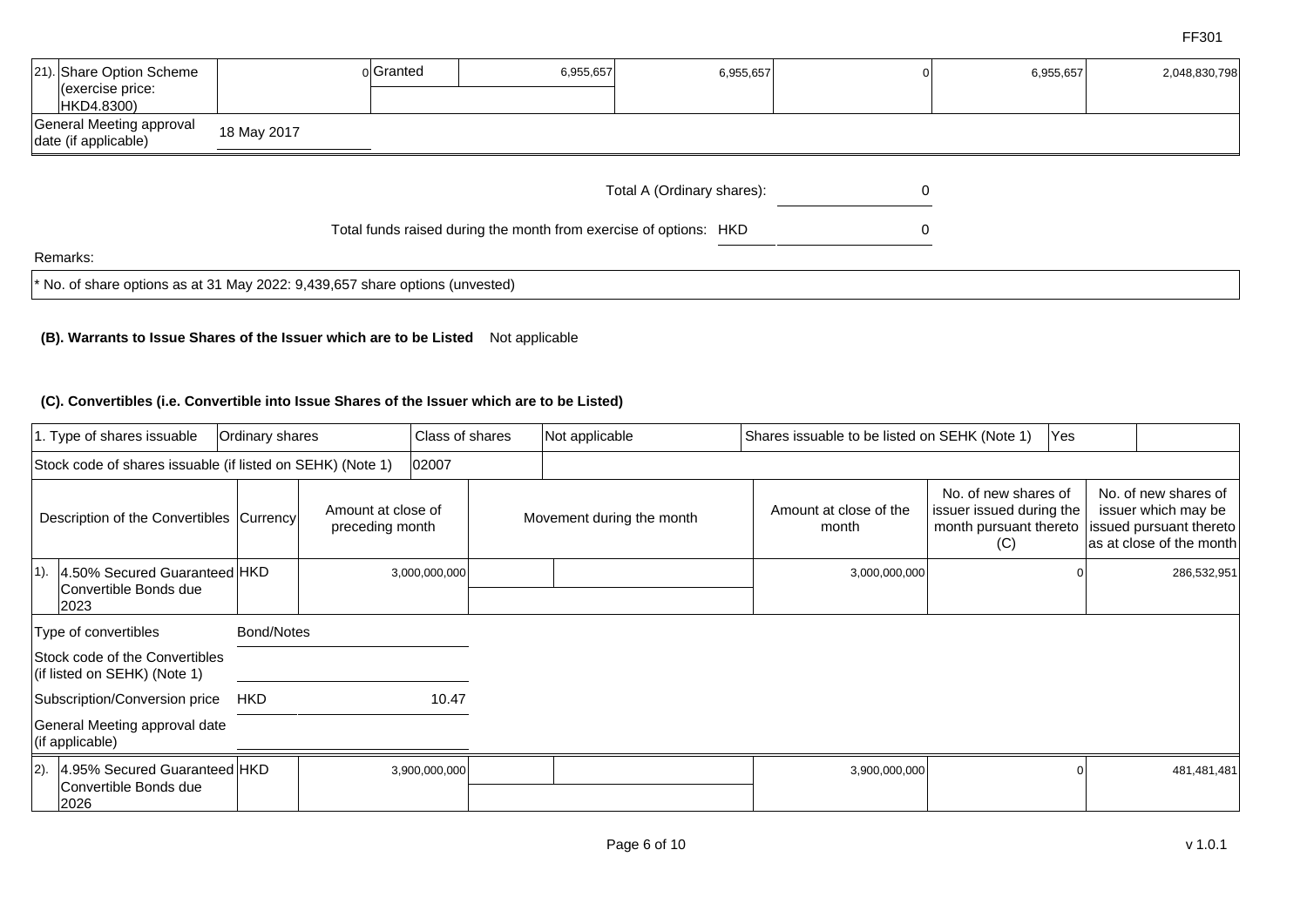| Type of convertibles                                                   | Bond/Notes |     |
|------------------------------------------------------------------------|------------|-----|
| Stock code of the Convertibles<br>$\vert$ (if listed on SEHK) (Note 1) |            |     |
| Subscription/Conversion price HKD                                      |            | 8.1 |
| General Meeting approval date<br>$($ if applicable $)$                 |            |     |

Total C (Ordinary shares): 0

FF301

# **(D). Any other Agreements or Arrangements to Issue Shares of the Issuer which are to be listed, including Options (other than Share Options Schemes)**

|         | 1. Type of shares issuable | Class of shares<br>Not applicable<br>Ordinary shares                                                                                                                                                                                                                                                                                                                                                                                                                                                                                                                                                                                                     |       | Shares issuable to be listed on SEHK (Note 1)              | Yes |                                                                             |       |                                                                                        |
|---------|----------------------------|----------------------------------------------------------------------------------------------------------------------------------------------------------------------------------------------------------------------------------------------------------------------------------------------------------------------------------------------------------------------------------------------------------------------------------------------------------------------------------------------------------------------------------------------------------------------------------------------------------------------------------------------------------|-------|------------------------------------------------------------|-----|-----------------------------------------------------------------------------|-------|----------------------------------------------------------------------------------------|
|         |                            | Stock code of shares issuable (if listed on SEHK) (Note 1)                                                                                                                                                                                                                                                                                                                                                                                                                                                                                                                                                                                               | 02007 |                                                            |     |                                                                             |       |                                                                                        |
|         |                            | Description                                                                                                                                                                                                                                                                                                                                                                                                                                                                                                                                                                                                                                              |       | <b>General Meeting</b><br>approval date<br>(if applicable) |     | No. of new shares of issuer issued during<br>the month pursuant thereto (D) | month | No. of new shares of issuer which may be<br>issued pursuant thereto as at close of the |
| $ 1$ ). | 2023)                      | As at 13 April 2022, an aggregate number of 432,091,666 written call options have<br>been unwind. Accordingly, the total number of written call options was 286,532,935.<br>Each option entitles the option holder to subscribe for one ordinary share of the<br>Company at the strike price of HK\$14.89. Please refer to the circular of the<br>Company dated 11 April 2019 for the principal terms of the options and the<br>announcement of the Company dated 13 September 2021.<br>(Note: The total number of 286,532,935 written call option is exercisable only at<br>their respective expiry dates ranging from 14 September 2023 to 24 November |       | 16 May 2019                                                |     |                                                                             |       |                                                                                        |

Total D (Ordinary shares): 0

**(E). Other Movements in Issued Share** Not applicable

Total increase / decrease (-) in Ordinary shares during the month (i.e. Total of A to E) 0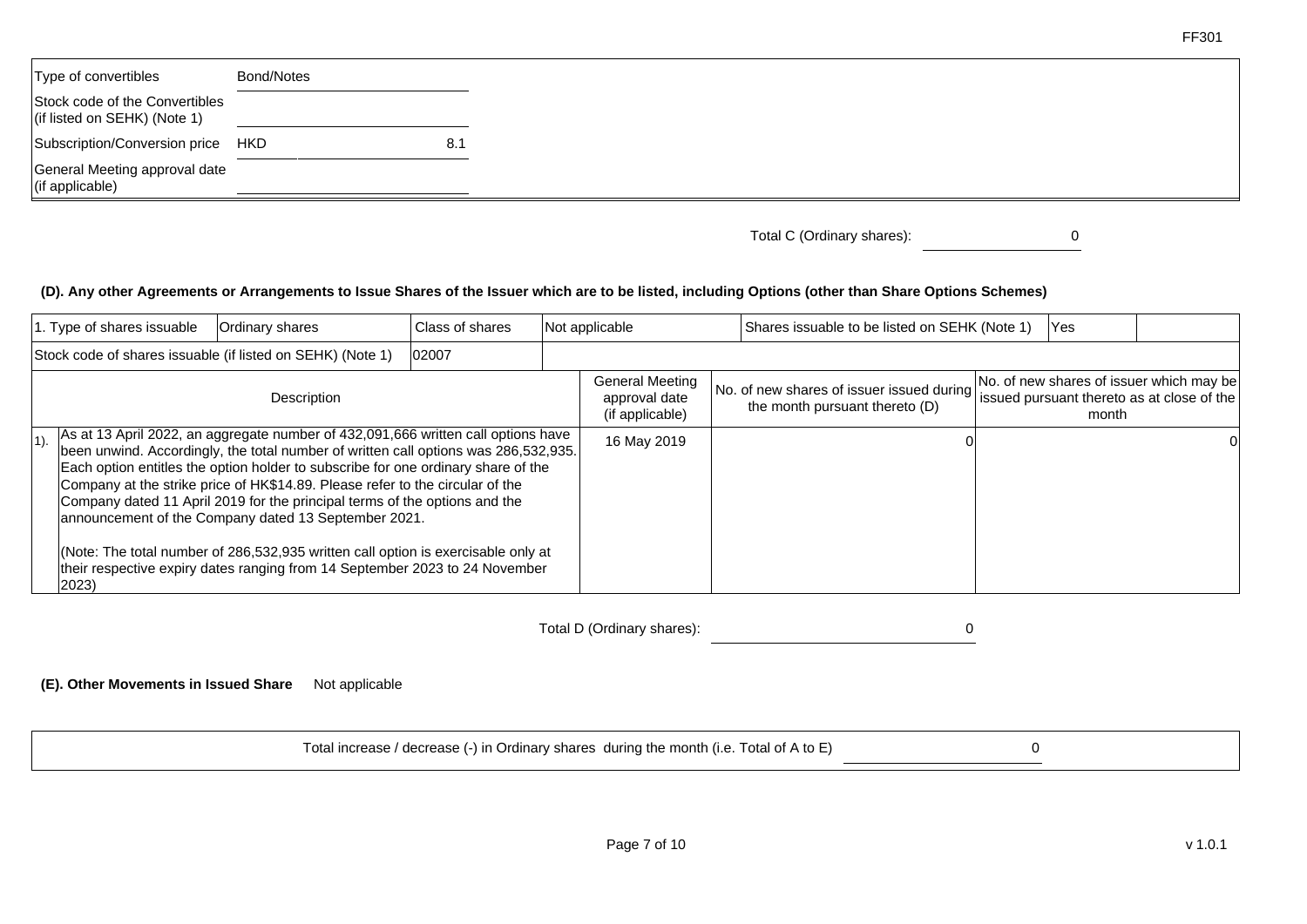**IV. Information about Hong Kong Depositary Receipt (HDR)** Not applicable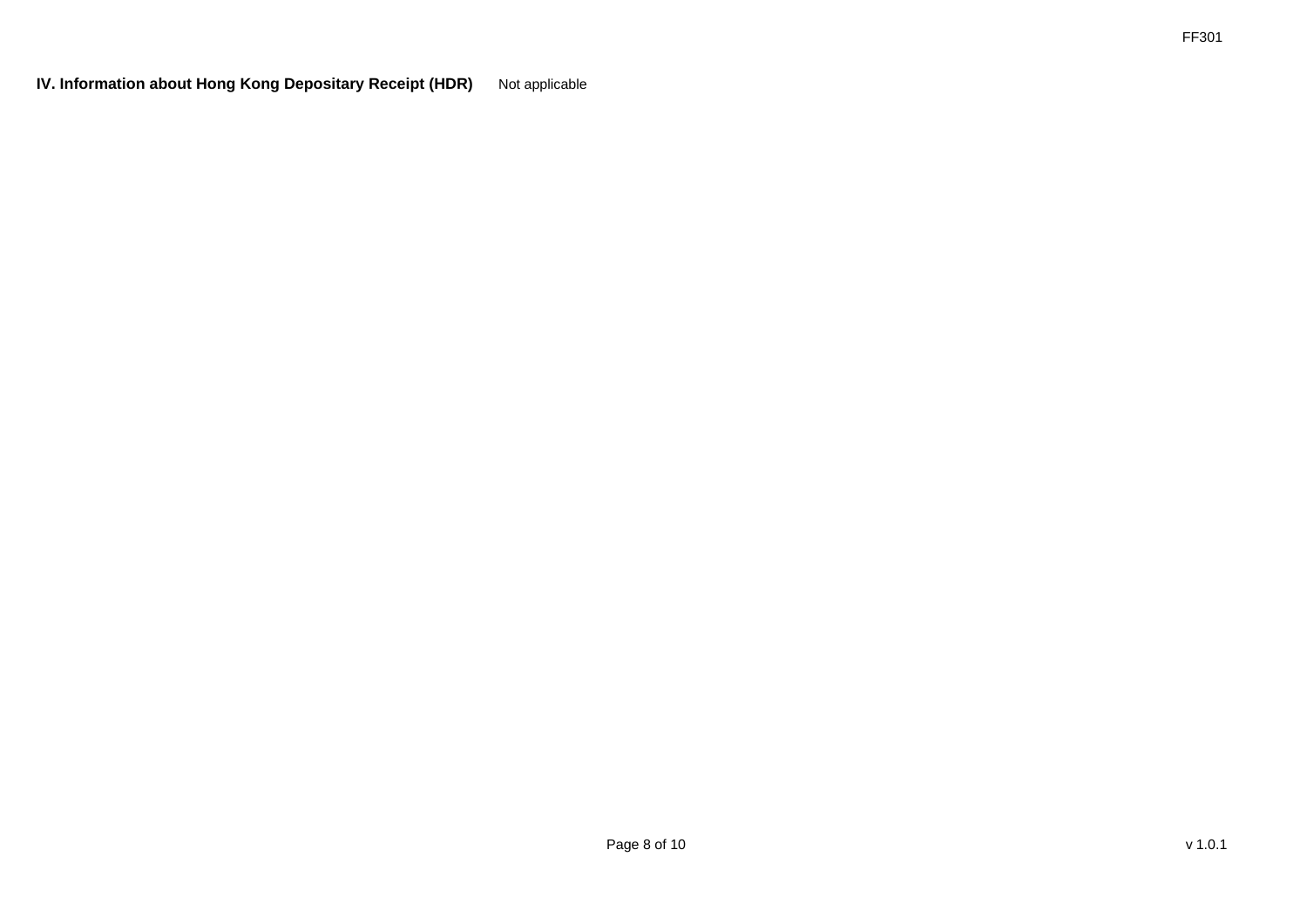## **V. Confirmations**

| Not applicable |                                                                                                                                                                                                                                                                                                                                                  |         |
|----------------|--------------------------------------------------------------------------------------------------------------------------------------------------------------------------------------------------------------------------------------------------------------------------------------------------------------------------------------------------|---------|
|                |                                                                                                                                                                                                                                                                                                                                                  |         |
| Submitted by:  | LUO Jie                                                                                                                                                                                                                                                                                                                                          |         |
| Title:         | Joint Company Secretary                                                                                                                                                                                                                                                                                                                          |         |
|                | (Director, Secretary or other Duly Authorised Officer)                                                                                                                                                                                                                                                                                           |         |
|                |                                                                                                                                                                                                                                                                                                                                                  |         |
| <b>Notes</b>   |                                                                                                                                                                                                                                                                                                                                                  |         |
| $\mathbf{1}$ . | SEHK refers to Stock Exchange of Hong Kong.                                                                                                                                                                                                                                                                                                      |         |
| 2.             | Items (i) to (viii) are suggested forms of confirmation which may be amended to meet individual cases. Where the issuer has already made the relevant confirmations in a return<br>published under Main Board Rule 13.25A / GEM Rule 17.27A in relation to the securities issued, no further confirmation is required to be made in this return. |         |
| 3.             | "Identical" means in this context:                                                                                                                                                                                                                                                                                                               |         |
|                | the securities are of the same nominal value with the same amount called up or paid up;                                                                                                                                                                                                                                                          |         |
|                | they are entitled to dividend/interest at the same rate and for the same period, so that at the next ensuing distribution, the dividend/interest payable per unit will amount to<br>exactly the same sum (gross and net); and                                                                                                                    |         |
|                | they carry the same rights as to unrestricted transfer, attendance and voting at meetings and rank pari passu in all other respects.                                                                                                                                                                                                             |         |
| 4.             | If there is insufficient space, please submit additional document.                                                                                                                                                                                                                                                                               |         |
| 5.             | In the context of repurchase of shares:                                                                                                                                                                                                                                                                                                          |         |
|                | "shares issuable to be listed on SEHK" should be construed as "shares repurchased listed on SEHK"; and                                                                                                                                                                                                                                           |         |
|                | "stock code of shares issuable (if listed on SEHK)" should be construed as "stock code of shares repurchased (if listed on SEHK)"; and                                                                                                                                                                                                           |         |
|                | "type of shares issuable" should be construed as "type of shares repurchased"; and                                                                                                                                                                                                                                                               |         |
|                | "issue and allotment date" should be construed as "cancellation date"                                                                                                                                                                                                                                                                            |         |
| 6.             | In the context of redemption of shares:                                                                                                                                                                                                                                                                                                          |         |
|                | "shares issuable to be listed on SEHK" should be construed as "shares redeemed listed on SEHK"; and                                                                                                                                                                                                                                              |         |
|                | Page 9 of 10                                                                                                                                                                                                                                                                                                                                     | V 1.0.1 |

FF301